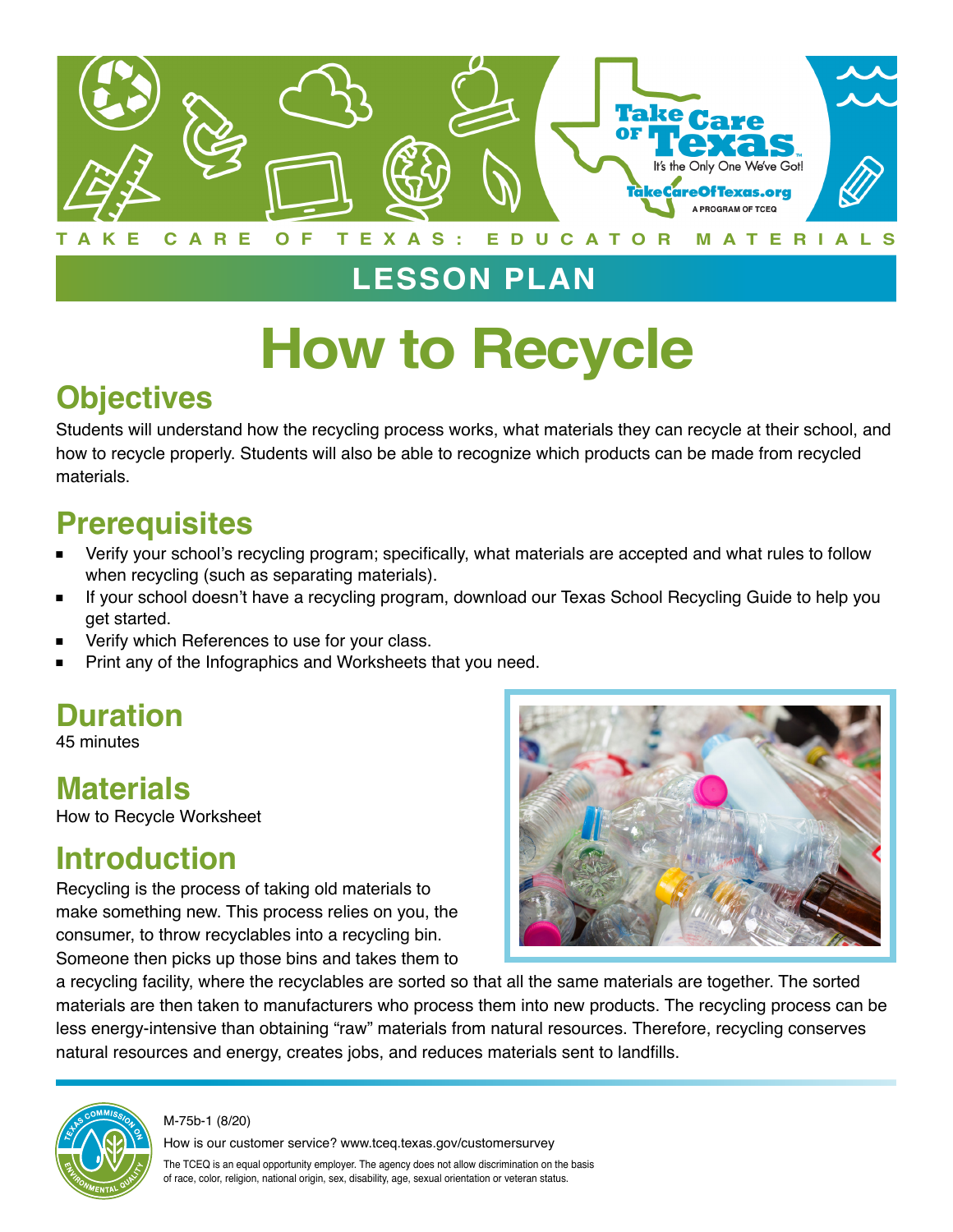#### **Procedure:**

- 1. Begin the lesson with a discussion. Ask students to explain what recycling is, what they think happens to the recyclables after they are thrown into a recycling bin, and why it's important to recycle.
- 2. Use the Introduction and the **SciGirls: Going Green** video to answer these questions and to show them how the recycling process works.
- 3. After the video, tell them that recycling programs sometimes accept different materials.
	- a. As an example, tell them what materials they can recycle at their school.
	- b. If desired, use the TCEQ Recycling Infographic as an example of the materials that are commonly accepted by local governments and waste haulers.



- 4. Inform them that recycling programs need their help, which they can give by following a few rules when recycling. For example, they should empty all liquids from plastic bottles before recycling them.
	- a. If your school has any recycling rules to follow (such as separating recyclable materials), inform your students of these rules.
	- b. If desired, use the TCEQ Recycling Infographic to show them some materials that are normally not accepted, along with common rules they should follow when recycling.
- 5. Divide the class into groups of 3-5 students and provide a Worksheet for each group.
- 6. Tell students they will work together to match the products in the word bank to the recycled material, and this will show them how many different products you can make from one recycled item.
- 7. When they have completed the Worksheet, randomly ask students to provide one of their answers along with an explanation for their choice.
- 8. If necessary, quiz them to make sure they understand how recycling works, what materials are recyclable at their school, what rules they need to follow when recycling, and why recycling is good for the environment.

**Optional:** As homework, ask them to find out what materials they can recycle at home, and if there are any rules they must follow when recycling. The next day, students should report what they found to the class.

## **Glossary:**

- Waste any unwanted, discarded, or abandoned material or product that is no longer needed or used for its intended purpose.
- Recycle the collection and processing of materials that would otherwise be thrown away as trash and turning them into new products.
- **Single-Stream Recycling** the gathering of a variety of materials in one collection stream in a single container. It requires no separation at the point of collection.

# **Applicable TEKS:**

- **4th Grade**  §112.15.b. 1A,B; 2A,B; 5A,B.
- **5th Grade**  §112.16.b. 1A,B; 2A,B.
- **6th Grade**  §112.18.b. 1A,B; 2A,B.
- **7th Grade**  §112.19.b. 1A,B; 2A,B.